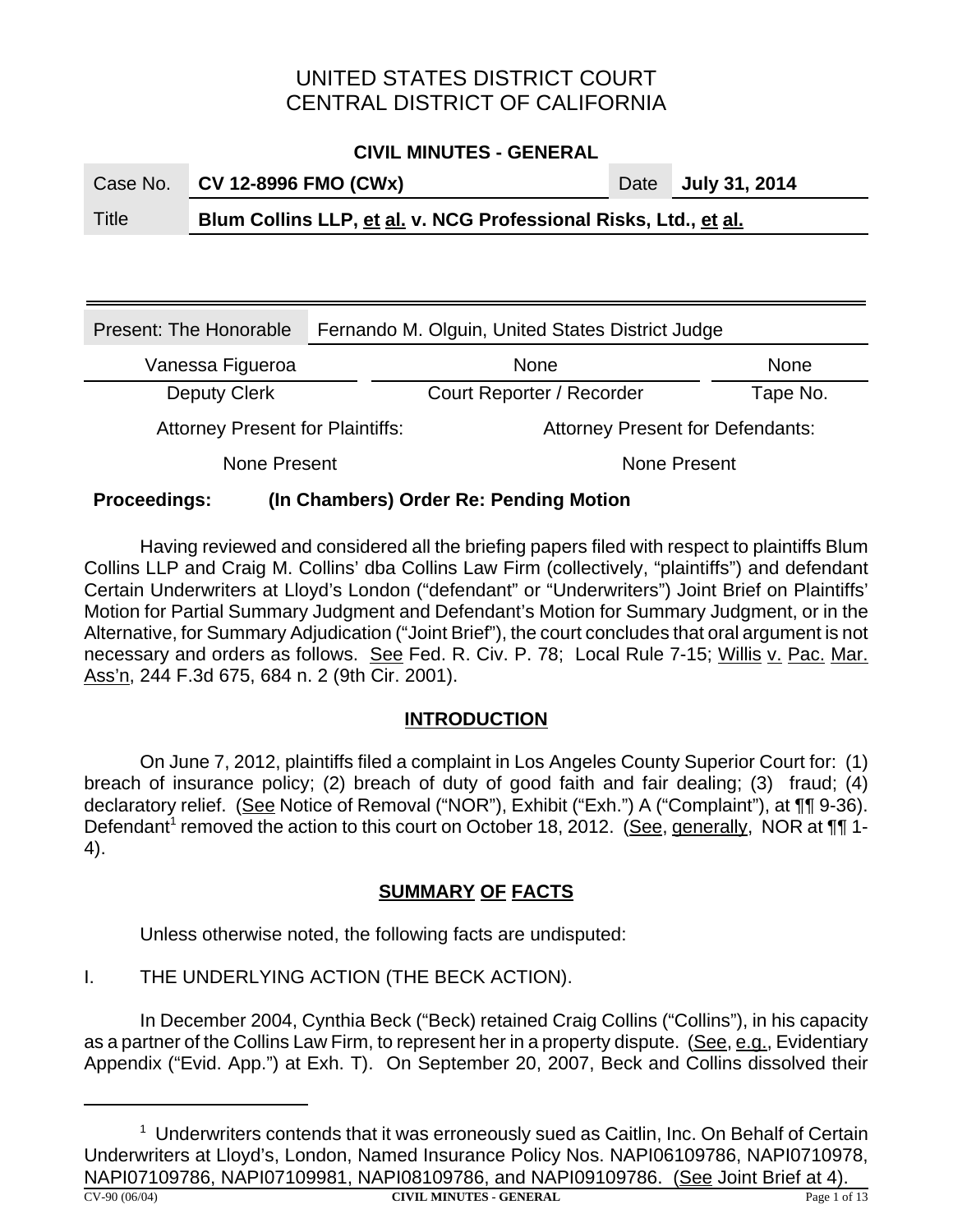#### **CIVIL MINUTES - GENERAL**

| Case No. | <b>CV 12-8996 FMO (CWx)</b>                                      | Date July 31, 2014 |
|----------|------------------------------------------------------------------|--------------------|
| Title    | Blum Collins LLP, et al. v. NCG Professional Risks, Ltd., et al. |                    |

attorney-client relationship and entered into an Agreement ("the September 2007 Agreement") whereby "Collins agree<sup>[d]</sup> to furnish Beck with time to evaluate her assertions [of malpractice] and her potential damages without filing an action during the time period her appeal rights are in place. . . . [T]he parties agree[d] that the Statute of Limitation in [the underlying suit] [was] suspended pursuant to the terms of this Agreement." ( $\frac{Id}{Id}$ , Exh. E at 53).<sup>2</sup>

Judgment was entered against Beck in the property dispute on October 24, 2007. (See Evid. App., Exh. BB at 11-21). The appellate court affirmed the trial court's judgment on January 28, 2009, and a representative for Beck emailed plaintiffs on February 1, 2009, alleging that the judgment against Beck was caused by Collins' malpractice. (See Evid. App, Exh. A at 3 & Exh. M at 95).

On March 26, 2009, plaintiffs gave notice of the Beck claim to the Underwriters of Lloyd's of London ("Underwriters"). (See Evid. App. at Exh. A).

II. THE LLOYD'S POLICY.

On July 23, 2008, Collins, on behalf of and as a partner of Blum Collins LLP, applied for professional liability insurance from the Underwriters. (See Evid. App. at Exh. R ("Application")). Directly above the signature line, the Application asked the applicant to acknowledge certain warranties and limitations of the Policy:

> [t]he Applicant declare[d] and warrant[ed] that, after enquiry, to the best knowledge of all persons to be insured the statements set forth herein and in any attachments made hereto are true and no material facts have been suppressed omitted or misstated. [Defendant] reserve[s] the right to deny or rescind coverage on any Policy that is issued as a result of this Application if, in the statements set forth herein and in any attachments made hereto it is found that material information has been omitted, suppressed or misstated.

(See Evid. App., Exh. R at 146). The Application also asked the following question: "After enquiry, are any persons listed in Supplement 1 aware of any circumstances, allegations, tolling agreements or contentions as to any incident which may result in a claim being made against the Applicant or any of its past or present Owners [or] Partners . . .?" (Id. at 144 ("Question 10.C")). Plaintiffs replied "No." (Id.).

On July 27, 2008, Underwriters issued a Lloyd's, London Certificate, Lawyers Professional Liability Insurance Certificate No. NAPI08I09786 to Blum Collins LLP. (See Evid. App. at Exh. Q ("Policy")). The effective period of the Policy was July 27, 2008, to July 27, 2009. (See id. at 120). The Policy listed the "Named Assured" as Blum Collins, LLP, (see id.), and defined the Assured

CV-90 (06/04) **CIVIL MINUTES - GENERAL** Page 2 of 13

<sup>2</sup> Any pagination is to the Evid. App., not the individual document.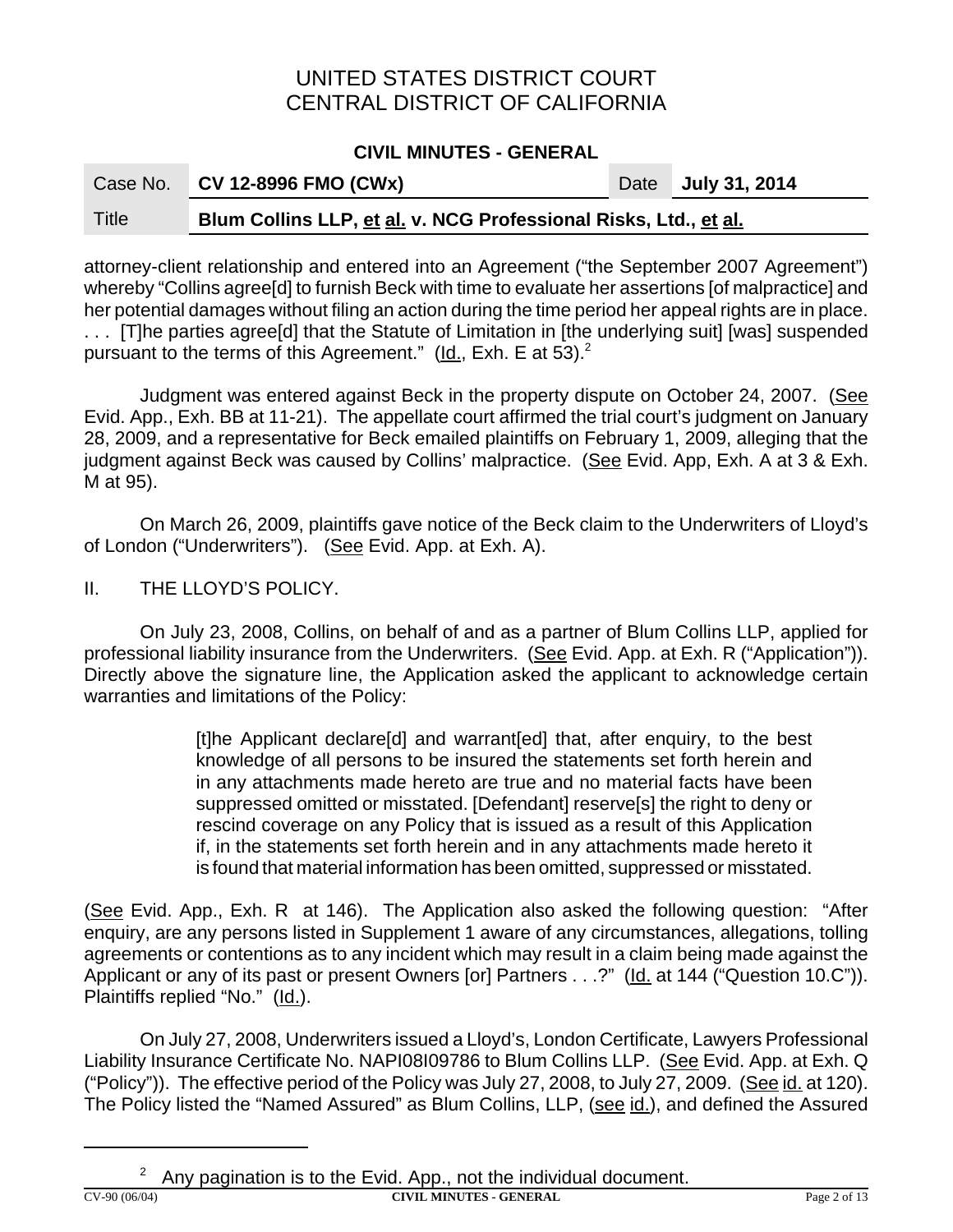#### **CIVIL MINUTES - GENERAL**

| Case No.     | CV 12-8996 FMO (CWx)                                             | Date July 31, 2014 |
|--------------|------------------------------------------------------------------|--------------------|
| <b>Title</b> | Blum Collins LLP, et al. v. NCG Professional Risks, Ltd., et al. |                    |

as including, in relevant part: "(b) a partnership, the partnership so designated; [and] (c) any lawyers who are partners in the Named Assured . . . but solely for acts on behalf of the Named Assured[.]" (Id. at 123).

The Policy provided that defendant would:

pay on behalf of the Assured, Damages and Claims Expenses which the Assured shall become legally obligated to pay because of any Claim or Claims . . . first made against the Assured and reported to the Underwriters during the Period of Insurance or Extended Reporting Period, arising out of any act, error or omission of the Assured in rendering or failing to render professional services for others in the Assured's capacity as a lawyer . . . but solely for acts on behalf of the Named Assured [Blum Collins LLP] . . . and caused by the Assured, except as excluded or limited by the terms, conditions and exclusions of this insurance.

(Policy at 122). The Policy further stated that "Underwriters shall have the right and duty to defend, subject to the Limit of Liability, any Claim against Assured seeking Damages which are payable under the terms of this insurance, even if any of the allegations of the Claim are groundless, false or fraudulent." (Id.).

The Policy defined several grounds of exclusion on which defendant could deny coverage:

- (f) to any Claim arising out of any Assured's activities as a . . . partner, officer, director or employee of any . . . corporation, company or business other than that of the Named Assured;
- (g) to any Claim made by or against or in connection with any business enterprise . . . which is owned by any Assured or which is directly or indirectly controlled, operated or managed by any Assured in a nonfiduciary capacity; . . .
- (I) to any Claim arising out of any acts, errors, or omissions which took place prior to the effective date of this insurance, if any Assured on the effective date knew or could have reasonably foreseen that such acts, errors or omissions might be expected to be the basis of a Claim[.]"

(Policy at 124 (respectively, "Exclusion(f)"; "Exclusion(g)"; and "Exclusion(I)")).

### III. THE COVERAGE DISPUTE.

On January 27, 2011, Beck filed a suit against Craig Collins, Blum Collins LLP, and other former attorneys, alleging professional negligence and breach of fiduciary duty. (See Evid. App. at Exh. D ("the Beck Complaint")). On February 18, 2011, plaintiffs forwarded the Beck Complaint,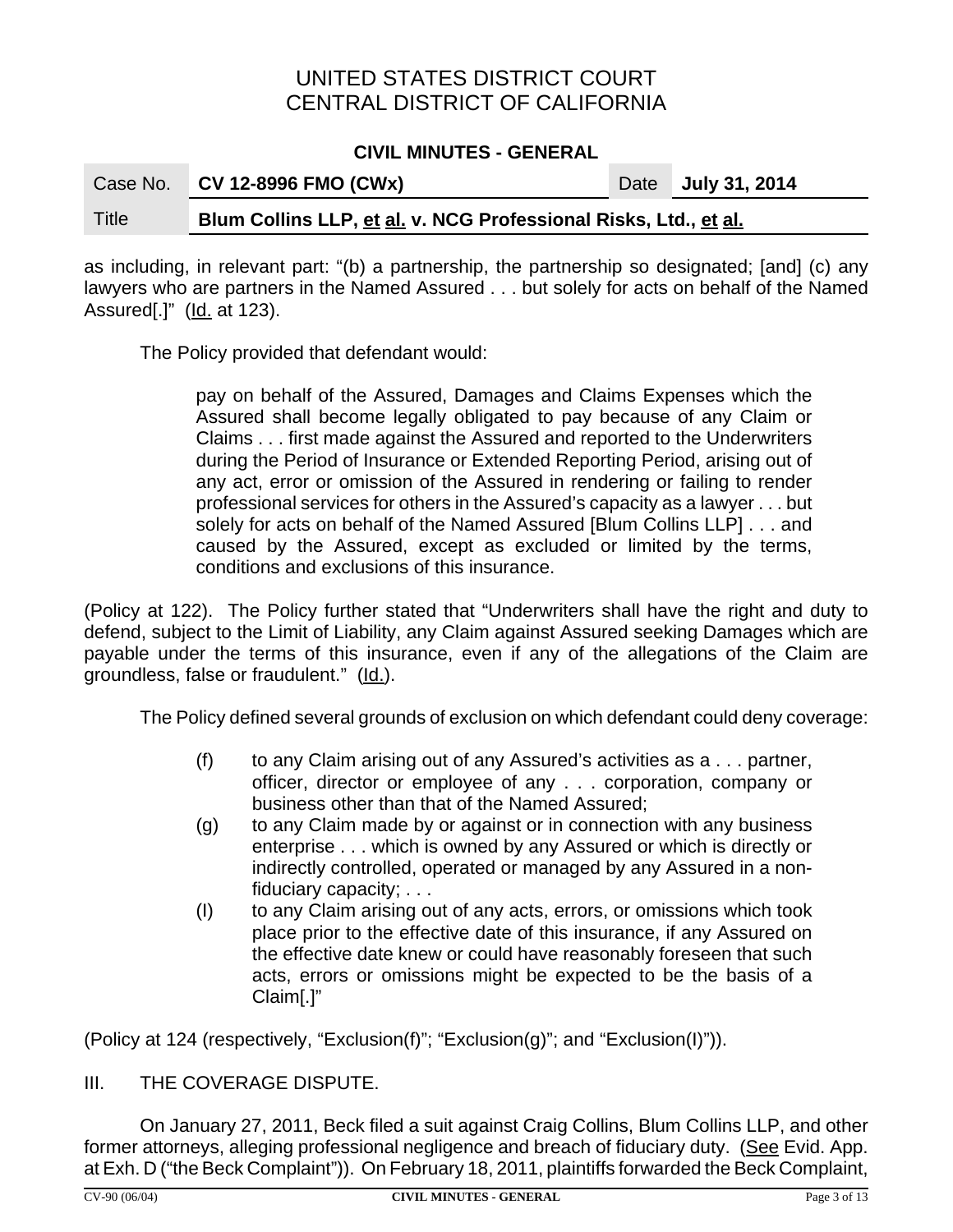| <b>CIVIL MINUTES - GENERAL</b> |                                                                  |  |                    |  |
|--------------------------------|------------------------------------------------------------------|--|--------------------|--|
| Case No.                       | CV 12-8996 FMO (CWx)                                             |  | Date July 31, 2014 |  |
| Title                          | Blum Collins LLP, et al. v. NCG Professional Risks, Ltd., et al. |  |                    |  |

invoking defendant's duty to defend and seeking indemnification. (See Evid. App. at Exh. G). On May 23, 2011, Beck filed an Amended Complaint, asserting causes of action of professional negligence, breach of fiduciary duty, and breach of contract. (See Evid. App. at Exh. F ("the Beck Amended Complaint")).

On June 15, 2011, defendant sent a denial letter advising plaintiffs that no coverage was available under the Policy. (See Evid. App. at Exh. H). In that correspondence, defendant asserted its right to deny coverage based on Exclusion (I) and cited plaintiffs' answer to Question 10.C, which defendant claimed constituted "material misrepresentations and omissions in the policy application[,]" as an additional justification for its denial.<sup>3</sup> (See id. at 75-77).

On January 18, 2012, plaintiffs responded to defendant's denial of coverage. (See Evid. App., Exh. I at 80). In responding to defendant's invocation of Exclusion (I), plaintiffs claimed that "[n]o Assured knew or could have reasonably foreseen that any prior acts might be expected to be the basis of a Claim. On the effective date, we knew that we had not committed malpractice and thus did not expect a claim." (Id.). Plaintiffs conceded that "[o]f course [they] knew on the effective date that Ms. Beck had lost her case, and had asked for an agreement from Craig M. Collins waiving the statute of limitations . . ., but as of the effective date neither Ms. Beck nor [plaintiffs] could identify any act, error, or omission that might be the basis of any such claim[.]" (Id. at 80-81). Plaintiffs also contended that Blum Collins LLP did not enter into any agreement with Beck. (See id. at 82). Plaintiffs also cited defendant's failure to return plaintiffs' premium as an indication that defendant had opted not to rescind the Policy. (See id. at 81).

In a letter dated April 2, 2012, defendant again refused to provide coverage. (See Evid. App., Exh. M). In addition to the grounds cited previously, defendant asserted that Collins "was not acting in his capacity as an insured attorney in connection with the representation of Beck. All of the pleadings were signed by Collins on behalf of The Collins Law Firm, which is not an Insured under the policy." (Id. at 96). Consequently, defendant stated that plaintiffs did "not [meet] the requirements of the [Policy] that limits coverage to claims arising from an act, error or omission committed by an insured attorney while acting on behalf of the firm." (Id. at 97). Defendant, however, did acknowledge that the Beck Complaint stated that "Craig Collins was acting in the course and scope of his employment and position as a partner with Defendant Blum Collins," and asked plaintiffs to submit evidence "that Collins, during his representation of Beck, was acting in his sole capacity on behalf of the [Blum Collins]." (Id.) (emphasis in the original). Plaintiffs did not submit any such evidence. (See, generally, Evid. App.; Joint Brief).

In the months that followed, plaintiffs and defendant continued to disagree whether denial of coverage was warranted. (See, e.g., Evid. App., Exhs. N, O & P). Plaintiffs filed the instant

<sup>3</sup> In its letter, defendant also claimed other exclusions as a basis for denial, (see Evid. App., Exh. H at 76-77), but it has not pursued the additional grounds. (See, generally, Joint Brief at  $18-32$ ).<br>CV-90 (06/04)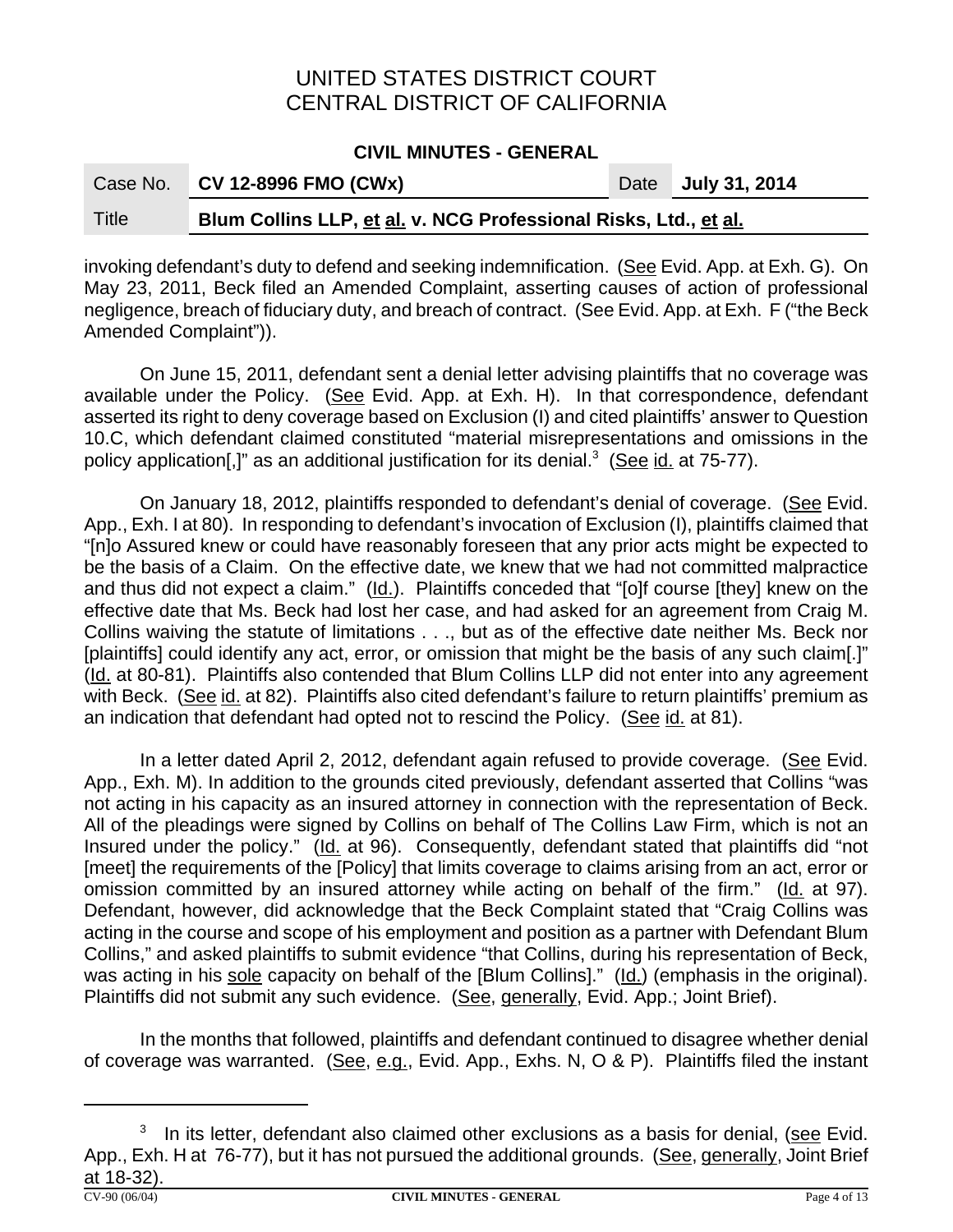#### **CIVIL MINUTES - GENERAL**

| Case No. | CV 12-8996 FMO (CWx)                                             | Date July 31, 2014 |
|----------|------------------------------------------------------------------|--------------------|
| Title    | Blum Collins LLP, et al. v. NCG Professional Risks, Ltd., et al. |                    |

Complaint on June 7, 2012. (See Complaint).

### **LEGAL STANDARD**

Rule 56(a) of the Federal Rules of Civil Procedure authorizes the granting of summary judgment "if the movant shows that there is no genuine dispute as to any material fact and the movant is entitled to judgment as a matter of law." The standard for granting a motion for summary judgment is essentially the same as for granting a directed verdict. See Anderson v. Liberty Lobby, Inc., 477 U.S. 242, 250, 106 S.Ct. 2505, 2511 (1986). Judgment must be entered  $\frac{m}{t}$  if, under the governing law, there can be but one reasonable conclusion as to the verdict." Id.

The moving party has the initial burden of identifying relevant portions of the record that demonstrate the absence of a fact or facts necessary for one or more essential elements of each cause of action upon which the moving party seeks judgment. See Celotex Corp. v. Catrett, 477 U.S. 317, 323, 106 S.Ct. 2548, 2553 (1986). If the "moving party fails to carry its initial burden of production, the nonmoving party has no obligation to produce anything." Nissan Fire & Marine Ins. Co., Ltd. v. Fritz Cos., Inc., 210 F.3d 1099, 1102-03 (9th Cir. 2000).

If the moving party has sustained its burden, the burden then shifts to the nonmovant to identify specific facts, drawn from materials in the file, that demonstrate that there is a dispute as to material facts on the elements that the moving party has contested. See Celotex, 477 U.S. at 324, 106 S.Ct. at 2553; Anderson, 477 U.S. at 256, 106 S.Ct. at 2514 (A party opposing a properly supported motion for summary judgment "must set forth specific facts showing that there is a genuine issue for trial.").<sup>4</sup> A factual dispute is material only if it affects the outcome of the litigation and requires a trial to resolve the parties' differing versions of the truth. See SEC v. Seaboard Corp., 677 F.2d 1301, 1305-06 (9th Cir. 1982). Summary judgment must be granted for the moving party if the nonmoving party "fails to make a showing sufficient to establish the existence of an element essential to that party's case, and on which that party will bear the burden of proof at trial." Celotex, 477 U.S. at 322, 106 S.Ct. at 2552; see also Anderson, 477 U.S. at 252, 106 S.Ct. at 2512 (parties bear the same substantive burden of proof as would apply at a trial on the merits).

In determining whether a triable issue of material fact exists, the evidence must be considered in the light most favorable to the nonmoving party. See Barlow v. Ground, 943 F.2d 1132, 1134 (9th Cir. 1991), cert. denied, 505 U.S. 1206, 112 S.Ct. 2995 (1992). However, summary judgment cannot be avoided by relying solely on "conclusory allegations [in] an affidavit."

<sup>4</sup> "In determining any motion for summary judgment or partial summary judgment, the Court may assume that the material facts as claimed and adequately supported by the moving party are admitted to exist without controversy except to the extent that such material facts are (a) included in the 'Statement of Genuine Disputes' and (b) controverted by declaration or other written evidence filed in opposition to the motion." Local Rule 56-3.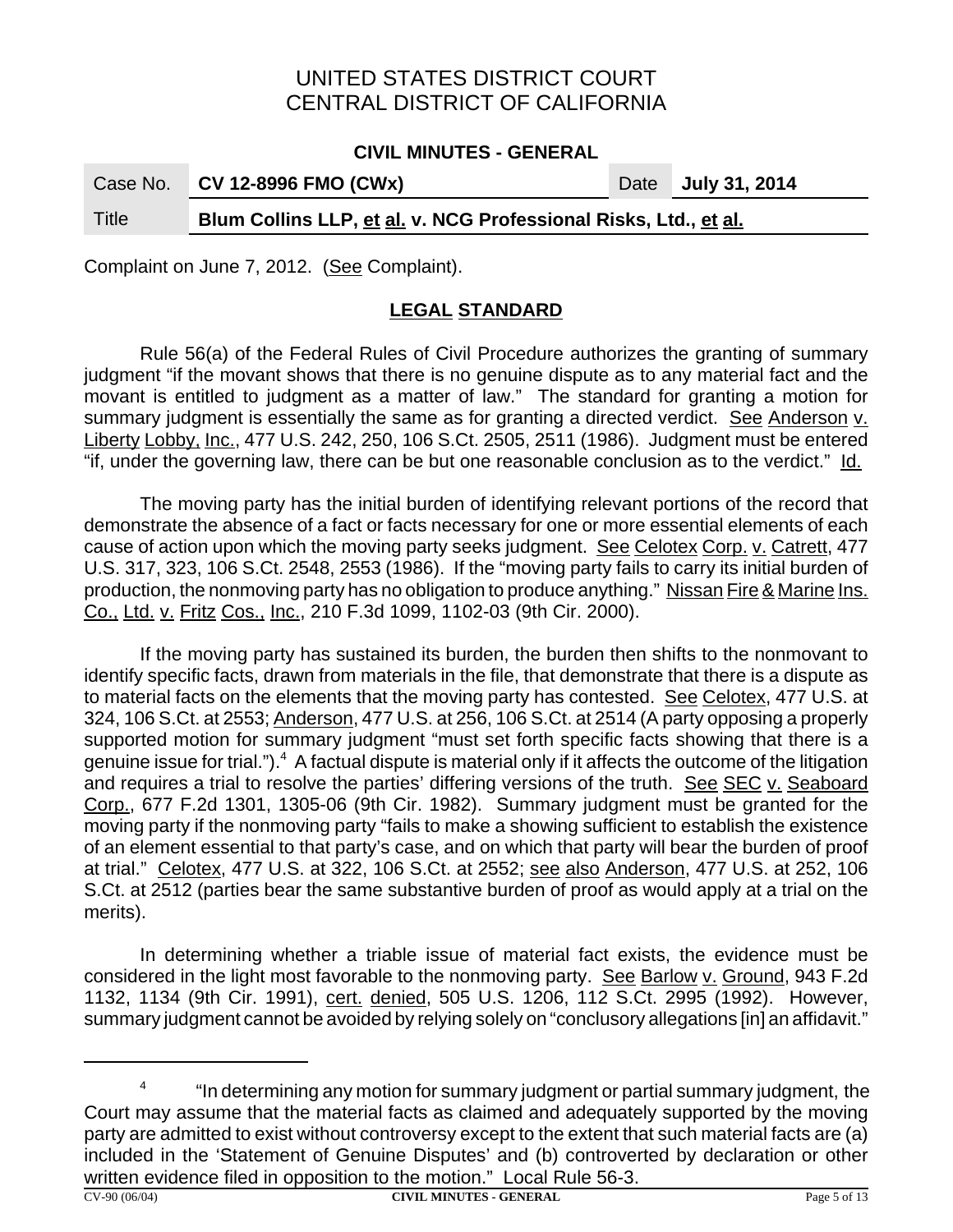| <b>CIVIL MINUTES - GENERAL</b> |  |
|--------------------------------|--|
|--------------------------------|--|

| Case No.     | <b>CV 12-8996 FMO (CWx)</b>                                      | Date July 31, 2014 |
|--------------|------------------------------------------------------------------|--------------------|
| <b>Title</b> | Blum Collins LLP, et al. v. NCG Professional Risks, Ltd., et al. |                    |

Lujan v. Nat'l Wildlife Fed'n, 497 U.S. 871, 888, 110 S.Ct. 3177, 3188 (1990); see also Matsushita Elec. Indus. Co. v. Zenith Radio Corp., 475 U.S. 574, 586, 106 S.Ct. 1348, 1356 (1986) (more than a "metaphysical doubt" is required to establish a genuine issue of material fact). "The mere existence of a scintilla of evidence in support of the plaintiff's position" is insufficient to survive summary judgment; "there must be evidence on which the [fact finder] could reasonably find for the plaintiff." Anderson, 477 U.S. at 252, 106 S.Ct. at 2512.

With these standards in mind, the court now turns to the arguments raised by the parties.

### **DISCUSSION**

### I. DUTY TO DEFEND.

"'When a suit against an insured alleges a claim that 'potentially' or even 'possibly' could subject the insured to liability for covered damages, an insurer must defend unless and until the insurer can demonstrate by reference to 'undisputed facts' that the claim cannot be covered.'" Reese v. Travelers Ins. Co., 129 F.3d 1056, 1060 (9th Cir. 1997) (quoting Vann v. Travelers Cos., 39 Cal.App.4th 1610, 1614 (1995)). "The determination whether the insurer owes a duty to defend usually is made in the first instance by comparing the allegations of the complaint with the terms of the policy." Montrose Chem. Corp. v. Superior Court, 6 Cal.4th 287, 295 (1993). In the instant case, the Beck Complaint names "Craig M. Collins, individually and dba Collins Law Firm [and] Blum Collins L.L.P." as defendants and arguably establishes a duty to defend Blum Collins. (See Beck Complaint at 38; Beck Amended Complaint at 55). Given "that the underlying action fell within coverage provisions, [defendant] may defeat [plaintiffs'] motion for summary judgment on the duty to defend only by producing undisputed extrinsic evidence conclusively eliminating the potential for coverage under the policy." Anthem Elecs., Inc. v. Pac. Emp'r Ins. Co., 302 F.3d 1049, 1060 (9th Cir. 2002) (citing Md. Cas. Co. v. Nat'l Am. Ins. Co. of Calif., 48 Cal.App.4th 1822, 1832 (1996)). "Evidence that merely place[s] in dispute whether [an insured's] actions would eventually be determined not to constitute an occurrence or to fall within one or more of the exclusions contained in the policies is insufficient to defeat the [plaintiffs'] right to summary judgment." Id. (internal quotations marks and citation omitted).

"In determining whether a duty to defend exists, courts look to all the facts available to the insurer at the time the insured tenders its claim for the defense." Reese, 129 F.3d at 1060 (internal quotations and citation omitted). "If, at the time of tender, the allegations of the complaint together with extrinsic facts available to the insurer demonstrate no potential for coverage, the carrier may properly deny a defense." We Do Graphics, Inc. v. Mercury Cas. Co., 124 Cal. App. 4th 131, 136 (2004). Thus, "[t]he insurer's defense duty is obviated where the facts are undisputed and conclusively eliminate the potential the policy provides coverage for the third party's claim." Palp Inc. v. Williamsburg Nat'l Ins. Co., 200 Cal.App.4th 282, 289 (2011).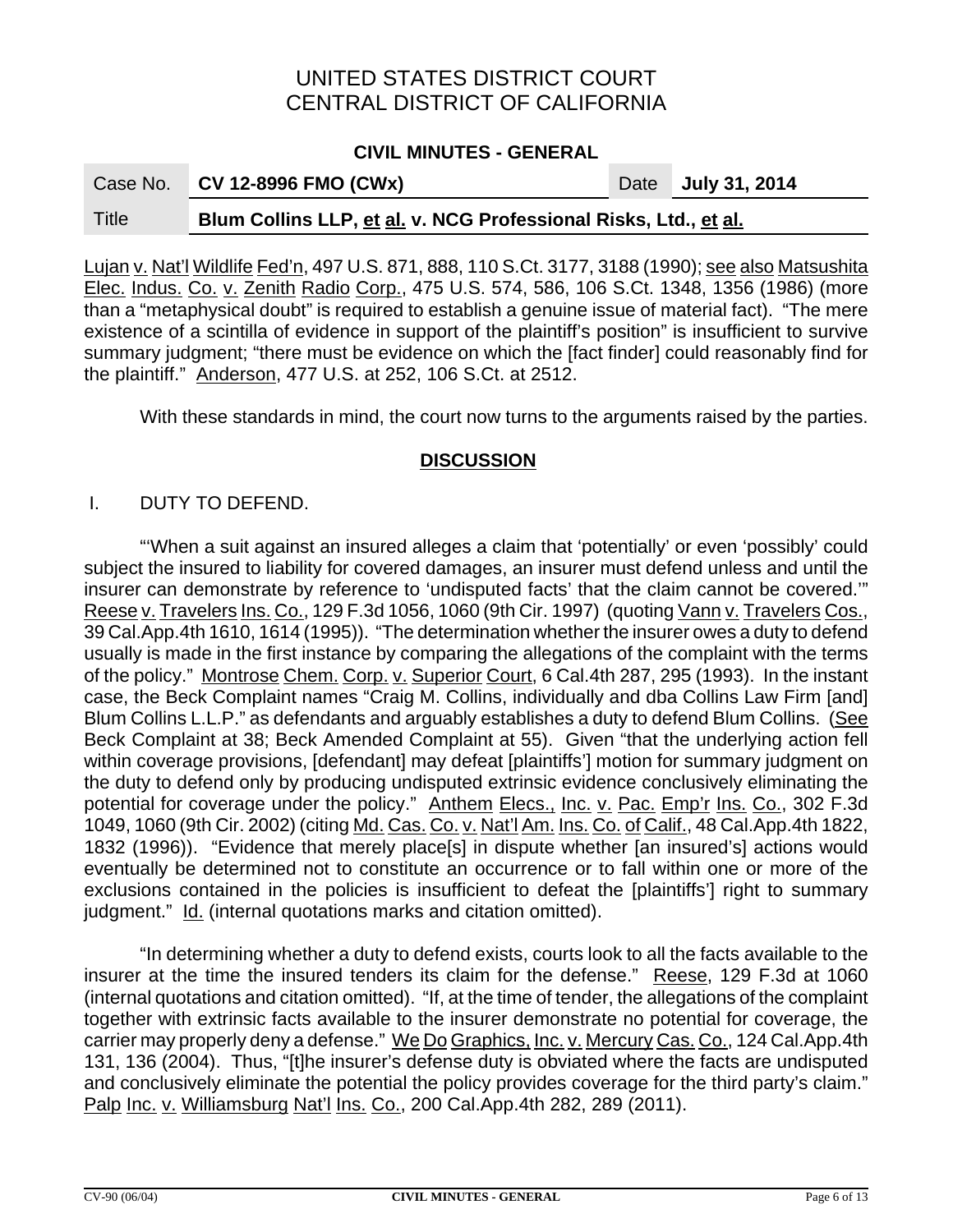#### **CIVIL MINUTES - GENERAL**

| Case No. | CV 12-8996 FMO (CWx)                                             | Date July 31, 2014 |
|----------|------------------------------------------------------------------|--------------------|
| Title    | Blum Collins LLP, et al. v. NCG Professional Risks, Ltd., et al. |                    |

### A. Misstatements or Omissions.

The parties agree that the Policy contains a clause whereby defendant could rescind or deny coverage as a result of a material misstatement or omission. (See Joint Brief at 30 & 32). The parties part ways, however, as to whether plaintiffs' failure to give defendant notice of a potential lawsuit was such a material omission as to warrant defendant's refusal to defend or whether such refusal constituted a breach of contract. (See id.).

Plaintiffs, purporting to quote the relevant portion of Question 10.C, contend that "[t]he policy application asked ' . . . are any persons listed in Supplement 1 aware of any . . . tolling agreements . . . as to any incident which may result in a claim being made against the Applicant . . .'" (Joint Brief at 30) (citation omitted). Based on this reading, plaintiffs argue that they were not provided with Supplement 1 and thus "it would have been impossible for Plaintiffs to know how to have answered [the] question." (Id.). Additionally, plaintiffs contend that Blum Collins LLP, "the Named Assured," was not a party to the September 2007 Agreement and thus there was no agreement related to any potential claim for "the Assured" to disclose. (See id.). In any case, plaintiffs go on, defendant's inquiry asked only for "incident[s] which may result in a claim[,]" and since no claim had materialized, they were not aware of any incident which may have resulted in a claim. (See id. at 30-31).

Plaintiffs' selective quotation of Question 10.C. and their arguments relating to their omissions are utterly meritless. The full text of the question asks: "After enquiry, are any persons listed in Supplement 1 aware of any circumstances, allegations, tolling agreements or contentions as to any incident which may result in a claim being made against the Applicant or any of its past or present Owners, Partners, Shareholders, Corporate Officers, Associates, Employed Lawyers, Contract Lawyers, or Employees or its predecessors in business?" (Application at 144) (emphasis added). Plaintiffs provide no authority or evidence to support their argument that the absence of Supplement 1 excuses any misstatement or omission in their response to Question 10.C. (See, generally, Supplemental Brief in Support of Plaintiffs' Motion for Partial Summary Judgment ("Plaintiffs' Supp. Brief") at 4-5; Joint Brief at 30-31). Using the ordinary rules of contract interpretation, see Yalter v. Endocare, Inc., 412 Fed.App'x 24, 25 (9th Cir. 2011) (internal citations omitted), the court "consider[s] the contract as a whole and interpret[s] the language in context[.]" Employers Reinsurance Co. v. Superior Court, 161 Cal. App. 4th 906, 919 (2008). "If policy language is ambiguous," as plaintiffs contend here, "an interpretation in favor of coverage is reasonable only if it is consistent with the objectively reasonable expectations of the insured. Thus, the court must determine whether the coverage under the policy that would result from such a construction is consistent with the insured's objectively reasonable expectations." Id. at 919-20 (internal citations omitted).

Here, the absence of Supplement 1 did not alter plaintiffs' understanding or responsibility to answer Question 10.C accurately. In addition to Question 10.C, at least one other question referenced Supplement 1. (See Application at 144 (question 9.F)). Despite the absence of Supplement 1, plaintiffs answered both questions that referenced it. (See id.). Had the absence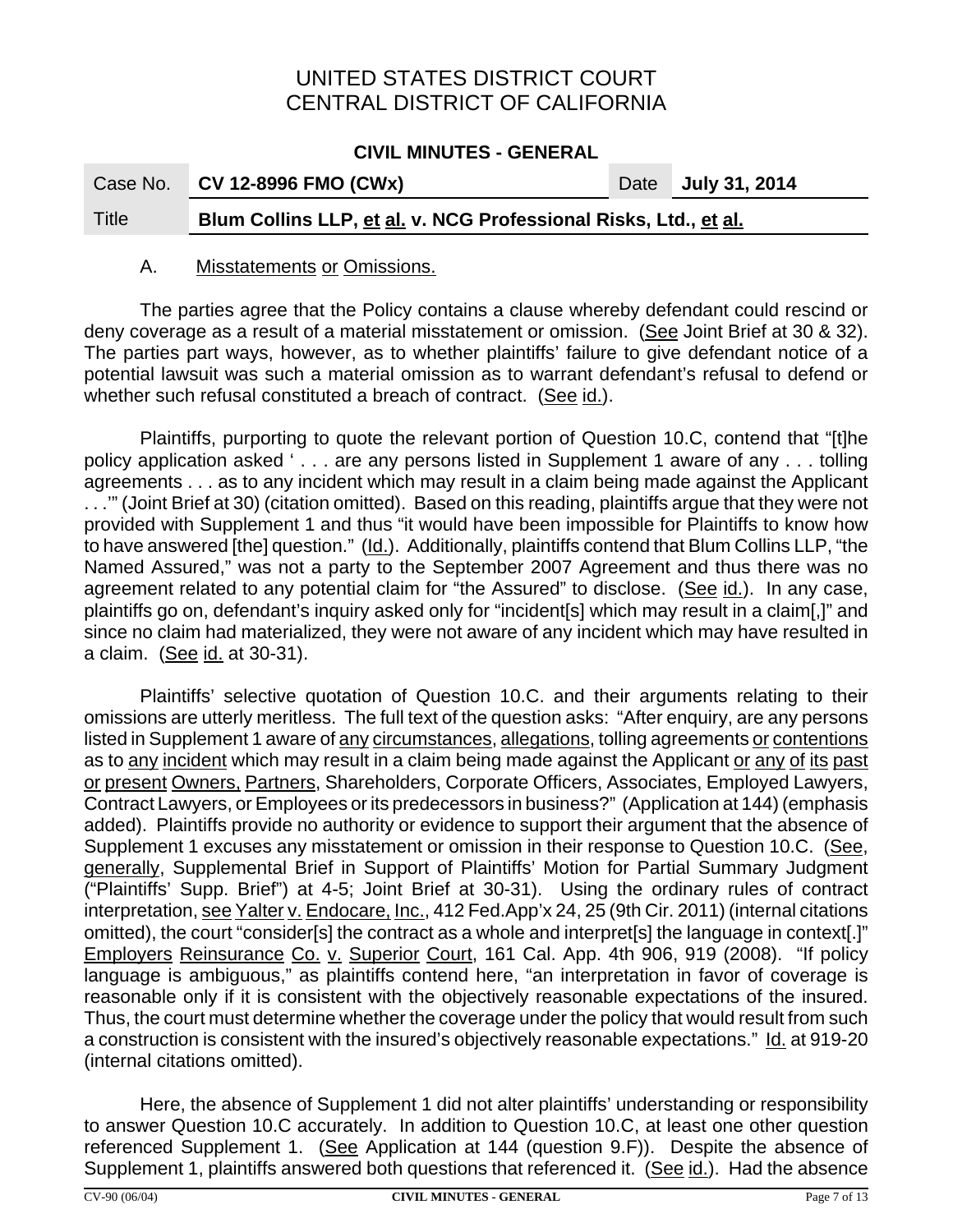#### **CIVIL MINUTES - GENERAL**

| Case No. | <b>CV 12-8996 FMO (CWx)</b>                                      | Date July 31, 2014 |
|----------|------------------------------------------------------------------|--------------------|
| Title    | Blum Collins LLP, et al. v. NCG Professional Risks, Ltd., et al. |                    |

of Supplement 1 truly affected plaintiffs' understanding of the questions, plaintiffs, a law firm with several experienced attorneys, would not have answered the questions.<sup>5</sup> Further, as defendant points out, (see Joint Brief at 33), the term "after enquiry" is a defined term. (See Application at 144). It is "deemed to mean to the knowledge of any Owner, Partner, Shareholder, Associate, Employed Lawyer, of Counsel or Employee." (Id.). Thus, irrespective of whether plaintiffs knew who was listed on Supplement 1, plaintiffs' owners and partners were obligated to respond to Question 10.C. Plaintiffs provide no authority or any evidence to support their contention that the absence of Supplement 1 somehow relieved them of their obligation to respond to Question 10.C; nor do they argue that the absence of Supplement 1 actually impaired their understanding of and answer to Question 10.C. (See, generally, Joint Brief at 30-31; Plaintiffs' Supp. Brief at 4-5).

Plaintiffs' next argument, that Blum Collins, LLP, the Named Assured, did not owe defendant a duty to disclose since Blum Collins, LLP, did not represent Beck or enter into any agreement that could result in a claim, (see Joint Brief at 30), also fails. Question 10.C asks for information pertaining to any incident that might arise "against the Applicant [Blum Collins LLP] or any of its past or present Owners [or] Partners[.]" (Application at 144) (emphasis added). Question 10.C clearly contemplates the possibility that claims might be brought against owners or partners of the applicant law firm arising from different associations or employment. (See id.).

 Plaintiffs also contend that their answer to Question 10.C was not a misstatement or omission because at the time they did not believe there existed any agreements or contentions "which may result in a claim." (See Joint Brief at 30-31). According to plaintiffs, "as of the effective date neither Ms. Beck nor [plaintiffs] could identify any act, error, or omission that might be the basis of any such claim[.]" (Id. at 25; Evid. App., Exh. I at 81). Plaintiffs' contentions are unpersuasive.

The September 2007 Agreement stated, in relevant part, that "Collins agree[d] to furnish Beck with time to evaluate her assertions [of malpractice] and her potential damages . . . [and] the parties agree[d] that the Statute of Limitation in [the underlying suit] [was] suspended pursuant to the terms of [that] Agreement." (Evid. App., Exh. E at 53). Plaintiffs' contention that they "did not know of Ms. Beck's spurious accusations until much later when she served Plaintiffs with a copy of her complaint in 2011[,]" (Joint Brief at 31), ignores the plain language of the September 2007 Agreement. Clearly, Beck's "assertions [of malpractice] and her potential damages," (Evid. App., Exh. E at 53), "may result in a claim." (Application at 144). "[W]hen a policy clearly excludes any potential for coverage, any expectation to the contrary on the part of the insured would have been subjective and unreasonable . . . [and] cannot be used to create an ambiguity or a material factual

 $5$  Indeed, plaintiffs did that with respect to two questions on the Application. For example, plaintiffs replied "N/A" instead of marking one of the "Yes" or "No" boxes on questions 5.C & 5.H. (See Application at 141). Plaintiffs' choice not to respond to those questions suggests that plaintiffs were deliberate in their answers, replying only when they understood the question to be applicable to them.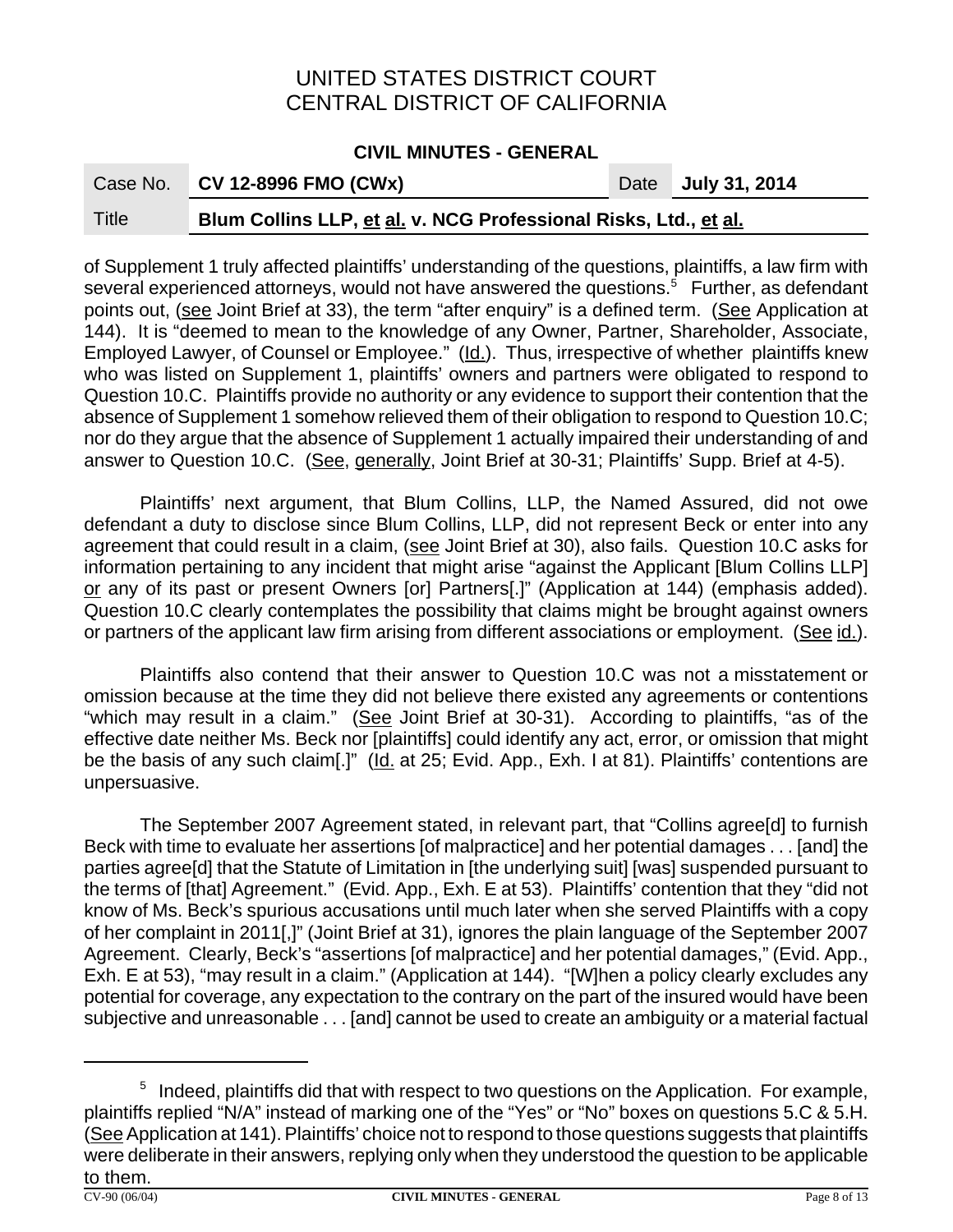| <b>CIVIL MINUTES - GENERAL</b> |                                                                  |  |                    |  |
|--------------------------------|------------------------------------------------------------------|--|--------------------|--|
| Case No.                       | CV 12-8996 FMO (CWx)                                             |  | Date July 31, 2014 |  |
| Title                          | Blum Collins LLP, et al. v. NCG Professional Risks, Ltd., et al. |  |                    |  |

issue." Cal. Traditions, Inc. v. Claremont Liab. Ins. Co., 197 Cal.App.4th 410, 420-21 (2011) (internal citations and quotation marks omitted); see VierraMoore, Inc v. Continental Cas. Co., 940 F.Supp.2d 1270, 1281 (E.D. Cal. 2013). Here, the September 2007 Agreement unequivocally gave plaintiffs notice that there were contentions that "may result in a claim" against one of the "Owners [or] Partners" of Blum Collins, LLP. Any expectation or understanding to the contrary stretches the bounds of credulity.<sup>6</sup>

### B. Materiality of Misstatements or Omissions.

Having found that plaintiffs' answer to Question 10.C was a misstatement or omission, the court must analyze whether plaintiffs' omission was material and warranted defendant's denial of coverage. See Cal. Ins. Code § 331 ("Concealment, whether intentional or unintentional, entitles the injured party to rescind insurance."); id. § 359 ("If a representation is false in a material point ... the injured party is entitled to rescind the contract from the time the representation becomes false."); Taylor v. Sentry Life Ins. Co., 729 F.2d 652, 654 (9th Cir. 1984) ("[M]aterial misrepresentations or concealments in an application for insurance are grounds for rescission of the policy."). Once a misstatement or concealment is found, materiality is determined by a subjective test: what effect a truthful answer would have had on the insurer. See Matilla v. Farmers New World Life Ins., 960 F.Supp.223, 226 (N.D. Cal. 1997), aff'd 133 F.3d 927 (9th Cir. 1997); Cal. Ins. Code § 334 ("Materiality is to be determined not by the event, but solely by the probable and reasonable influence of the facts upon the party to whom the communication is due, in forming his estimate of the disadvantages of the proposed contract, or in making his inquiries."). "The fact that the insurer has demanded answers to specific questions in an application for insurance is in itself usually sufficient to establish materiality as a matter of law." LA Sound USA, Inc. v. St. Paul Fire & Marine Ins. Co., 156 Cal.App.4th 1259, 1268 (2007), review denied, 2008 Cal. LEXIS 2348 (2008). However, if an insurer "neglect[s] to make inquiries as to such facts, where they are distinctly implied in other facts of which information is communicated[,]" Cal. Ins. Code at § 336, the insurer may waive his right to this information.

Here, the Application specifically asked for information pertaining to potential claims against either the Named Assured, Blum Collins LLP, or any of its partners or owners. (See Application at 144). The existence of the question is itself enough to establish materiality, see LA Sounds USA, Inc., 156 Cal.App.4th at 1268, and counter any argument or factual dispute as to whether defendant waived its right to receive such information. See TIG Ins. Co. of Michigan v. Homestore, Inc., 137 Cal.App.4th 749, 762 (2006) (finding that "the undisputed facts demonstrate[d] the misrepresentations in the Form 10-Q[,]" submission of which was required in

<sup>6</sup> Plaintiffs argue that the September 2007 Agreement was not a tolling agreement but instead a waiver of Collins' ability to assert the statute of limitations defense for a limited period of time. (See Joint Brief at 30; Evid. App., Exh. I at 81). Regardless of whether it is characterized as a tolling agreement or a waiver, the September 2007 Agreement put plaintiffs on notice that there were potential claims arising out of Collins' representation of Beck.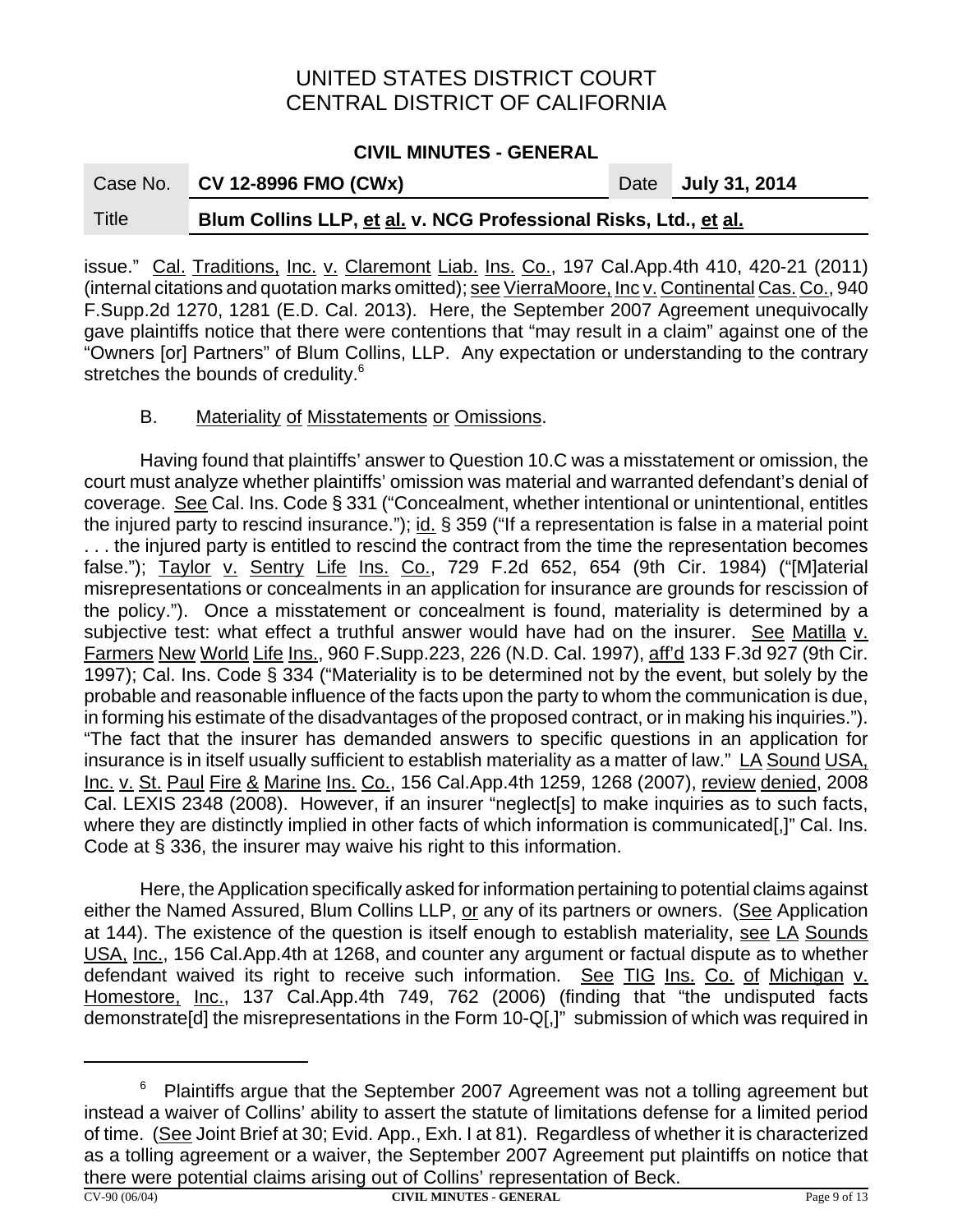| <b>CIVIL MINUTES - GENERAL</b> |                                                                  |  |                    |  |
|--------------------------------|------------------------------------------------------------------|--|--------------------|--|
| Case No.                       | CV 12-8996 FMO (CWx)                                             |  | Date July 31, 2014 |  |
| Title                          | Blum Collins LLP, et al. v. NCG Professional Risks, Ltd., et al. |  |                    |  |

the application, "were material"); Shapiro v. Am. Home Assur. Co., 584 F. Supp. 1245, 1249 (D. Mass. 1984) (false statement in application that signer of application did not know of any act by company officials that might give rise to a claim deemed material as a matter of law).

Further, defendant provided evidence that a truthful answer to Question 10.C would have altered whether defendant would have insured plaintiffs and what type of policy defendant would have offered had they chosen to insure plaintiffs. (See Declaration of [Caitlin Syndicate, Ltd. underwriting agent] Daniel Curran ("Curran Decl.") at  $\P\P$  8 & 9) (attached as Evid. App., Tab 3). Indeed, the "facts misrepresented . . . were those that an insurer issuing a [] policy is most likely to consider in making the underwriting decision." Shapiro, 584 F.Supp. at 1249; see Cummings v. Fire Ins. Exch., 202 Cal.App.3d 1407, 1417 (1988) ("Materiality . . . can be decided as a matter of law if reasonable minds could not disagree on the materiality of the misrepresentations"); (see also Curran Decl. at ¶ 9) (underwriter "Caitlin does not provide cover for what are, in effect, known losses. Cover is intended only in respect of fortuitous loss. The [September 2007 Agreement] clearly contemplates the Beck Action and it is therefore not a fortuity.").

While plaintiffs do not dispute that defendant would not have issued the Policy had Question 10.C been answered differently, (see, generally, Joint Brief at 30-31; Plaintiffs' Supp. Brief 5), they argue, without providing any support in the law, that defendant waived its right to rescind the Policy. (See Plaintiffs' Supp. Brief at 5) ("Lloyd's laments that it would not have issued the subject policy . . . . Too late."). However, "[e]stablished law clearly affords the insurer the right to avoid coverage by way of cross-claims and affirmative defenses when the insured files an action on the contract before the insurer can file its action for rescission." Resure, Inc. v. Superior Court, 42 Cal.App.4th 156, 163 (1996); id. at 164 ("When notice of rescission has not otherwise been given . . ., the service of a pleading in an action or proceeding that seeks relief based on rescission shall be deemed to be such notice or offer or both.") (citing Cal. Civ. Code § 1691) (internal quotations omitted); see Carolina Cas. Ins. Co. v. RDD, Inc., 685 F.Supp.2d 1052, 1057 (N.D. Cal. 2010) (the insurer "did not receive any information that [the insured's] responses to questions . . . were false or may have been false before it issued a policy to [the insured]. Therefore, [the insurer] ha[d] not waived its right to rescind the policy.").

In short, the court finds that "[t]he materiality of the undisclosed potential suit[] is obvious," Jaunich v. Nat'l Union Fire Ins. Co. of Pittsburgh, Pa., 647 F. Supp. 209, 214 (N.D. Cal. 1986), and constituted sufficient grounds for denial of coverage.

II. EXCLUSIONS.

Because it is sufficient to find that plaintiffs' response to Question 10.C was a material misstatement or omission supporting defendant's denial of coverage, see supra § I., the court will not engage in a protracted analysis of the pertinent exclusions defendant argues in the alternative. (See Joint Brief at 22-29).

Where a coverage policy contains an exclusionary clause, the insurer must provide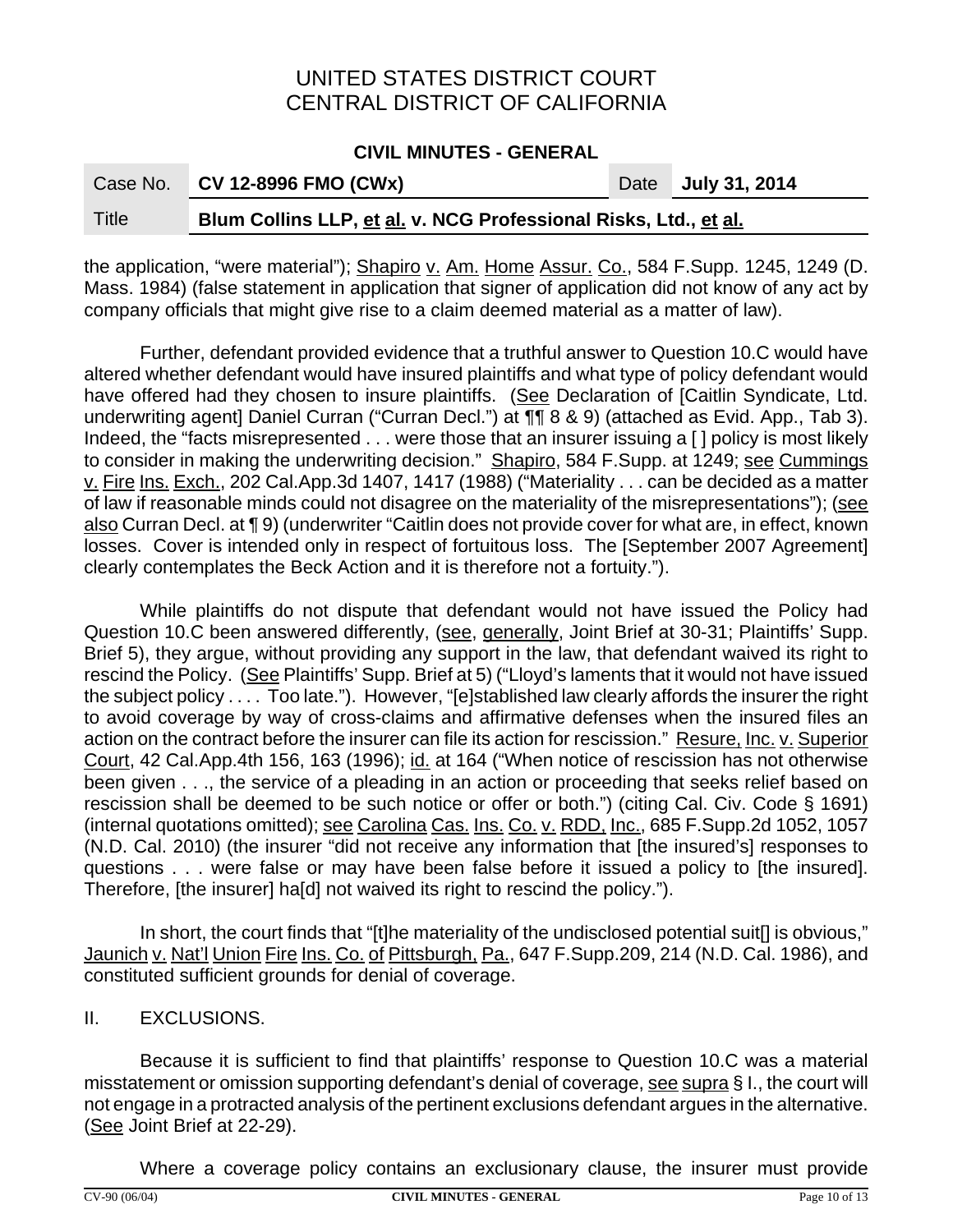#### **CIVIL MINUTES - GENERAL**

| Case No.     | <b>CV 12-8996 FMO (CWx)</b>                                      |  | Date July 31, 2014 |  |
|--------------|------------------------------------------------------------------|--|--------------------|--|
| <b>Title</b> | Blum Collins LLP, et al. v. NCG Professional Risks, Ltd., et al. |  |                    |  |

"conclusive evidence that the exclusions apply, and the Court strictly construes the exclusionary clauses in favor of [the insured.]" VierraMoore, Inc., 940 F.Supp.2d at 1278; see MacKinnon v. Truck Ins. Exch., 31 Cal.4th 635, 648 (2003) ("exclusionary clauses are interpreted narrowly against the insurer.") (citation and internal quotations marks omitted). Generally, an exclusionary clause must (1) be conspicuous and (2) contain plain and clear language. See VierraMoore, Inc., 940 F.Supp.2d at1280 (internal citations omitted). If such clear and unambiguous language exists, the "plain language of the limitations must be respected[,]" Interinsurance Exch. of Auto. Club. of S. Cal. v. Velji, 44 Cal.App.3d 310, 314 (1975), and an "insurer is entitled to summary adjudication that no potential for indemnity," and thus no duty to defend, "exists . . . as a matter of law." Cnty. of San Diego v. Ace Prop. & Cas. Ins. Co.. 37 Cal.4th 406, 414 (2005); see Impac Mortgage Holdings Inc. v. Houston Cas. Co., 2013 WL 4045362, \*5 (C.D. Cal. 2013) (where a policy "clearly and conspicuously disclaim[ed] the duty to defend, the duty to defend standard [does] not apply.").

Here, the Policy reserved the right to deny coverage:

- (f) to any Claim arising out of any Assured's activities as  $a \ldots$  partner, officer, director or employee of any . . . corporation, company or business other than that of the Named Assured;
- (g) to any Claim made by or against or in connection with any business enterprise . . . which is owned by any Assured or which is directly or indirectly controlled, operated or managed by any Assured in a nonfiduciary capacity; . . .
- (I) to any Claim arising out of any acts, errors, or omissions which took place prior to the effective date of this insurance, if any Assured on the effective date knew or could have reasonably foreseen that such acts, errors or omissions might be expected to be the basis of a Claim[.]"

(Policy at 124). Each of these exclusions warrants denial of coverage.

### A. Exclusion  $(f)$  &  $(g)$ .

The filings associated with the underlying action are all signed by Collins as a member of the Collins Law Firm. (See, e.g., Evid. App., Exhs. S, T, U, V, W & X). Only the Beck Complaint and Amended Complaint implicated Blum Collins LLP as a participant in any capacity. (See Evid. App. at Exhs. D & F). Further, plaintiffs – even in the face of taking contradictory positions – themselves assert the distinction between Blum Collins LLP and the Collins Law Firm. (See Joint Brief at 30). On the one hand, plaintiffs assert that they did not make a material misstatement in their insurance application because the September 2007 Agreement was not between the Blum Collins LLP and Beck, but rather, between the Collins Law Firm and Beck. (See id. at 30-31). On the other hand, Blum Collins LLP argues that defendant had a duty to defend it in Beck's lawsuit because, at the time, Collins was a partner at Blum Collins. (See id. at 21-22). Under the circumstances, the court is persuaded that Exclusions (f) and (g) apply and further justify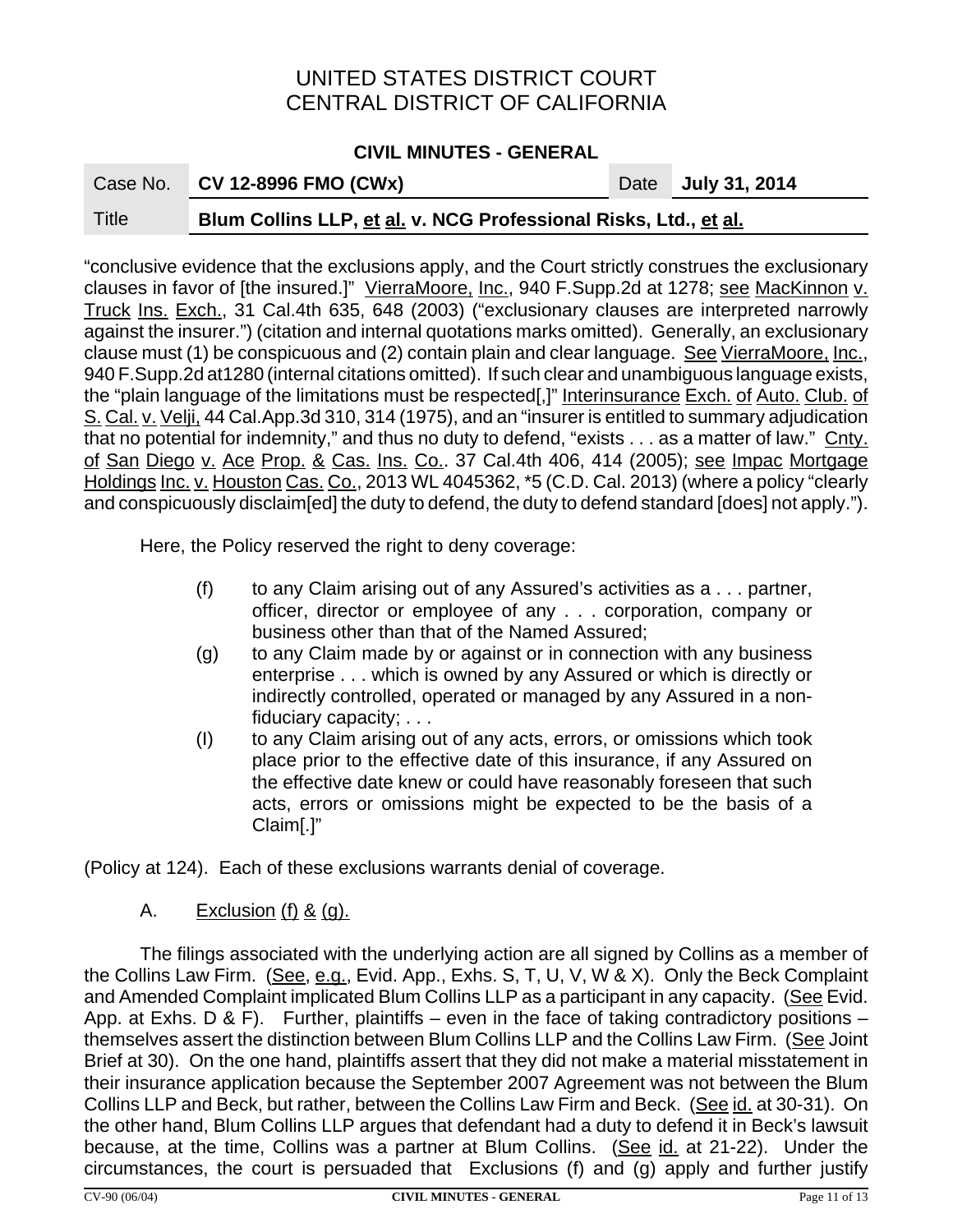#### **CIVIL MINUTES - GENERAL**

| Case No. | CV 12-8996 FMO (CWx)                                             |  | Date July 31, 2014 |  |
|----------|------------------------------------------------------------------|--|--------------------|--|
| Title    | Blum Collins LLP, et al. v. NCG Professional Risks, Ltd., et al. |  |                    |  |

defendant's denial of coverage.

B. Exclusion (I).

For the reasons stated above, see supra  $\S$  I.B., the claims asserted in the Beck Complaint "aris[e] out of acts . . . which took place prior to the effective date of [the Policy]," and Collins, as a partner of Blum Collins LLP "knew or could have reasonably foreseen that such acts . . . might be expected to be the basis of a Claim." (Policy at 124). As such, Exclusion (I) applies to plaintiffs' claims and affirms defendant's denial of coverage.<sup>7</sup>

### **CONCLUSION**

"[T]he facts are undisputed and conclusively eliminate the potential the policy provides coverage for the third party's claim." Palp Inc., 200 Cal.App.4th at 289. As such, defendant did not breach its duty to defend plaintiffs against the claims set forth in the Beck Action, and is thus not liable for breach of the implied covenant of good faith and fair dealing or fraud claims premised on the breach of the insurance contract at issue. See Manzarek v. St. Paul Fire & Marine Ins. Co., 519 F.3d 1025, 1034 (9th Cir. 2008) ("California law is clear, that without a breach of the insurance contract, there can be no breach of the implied covenant of good faith and fair dealing."). Defendant is entitled to summary judgment as to all of the claims in plaintiffs' Complaint.

Based on the foregoing, IT IS ORDERED THAT:

1. The parties' Cross-Motions for Summary Judgment **(Document No. 28)** are **granted** and **denied** as follows. Plaintiffs' Motion for Summary Judgment is **denied**. Defendant's Motion for Summary Judgment is **granted**.

2. Judgment shall be entered accordingly.

<sup>7</sup> In a final attempt to avert an unfavorable outcome, plaintiffs cite generally to the "Innocent Assured" provision of the Policy. (See Joint Brief at 31). Plaintiffs, however, make no argument or cite any authority as to which of the two subclauses within the "Innocent Assured" clause might apply to them. (See, generally, id.). Nevertheless, the Innocent Assured clause is inapplicable to plaintiffs' claims. The first subclause of the provision allows for coverage that would otherwise be lost "because of any exclusion relating to criminal, dishonest, fraudulent or malicious acts, errors or omissions by any Assured[.]" (Application at 127). Plaintiffs do not argue that Collins committed any criminal, dishonest or fraudulent acts. (See, generally, Joint Brief; Plaintiffs' Supp. Brief). The second subclause grants coverage that would otherwise be denied by failing to give notice of claims or circumstances that may lead to a claim pursuant to Clause XI. (See Application at 127). Defendant's denial of coverage is not premised on Clause XI, (see Joint Brief at 36), and thus the second subclause of the Innocence Assured provision is also inapplicable.